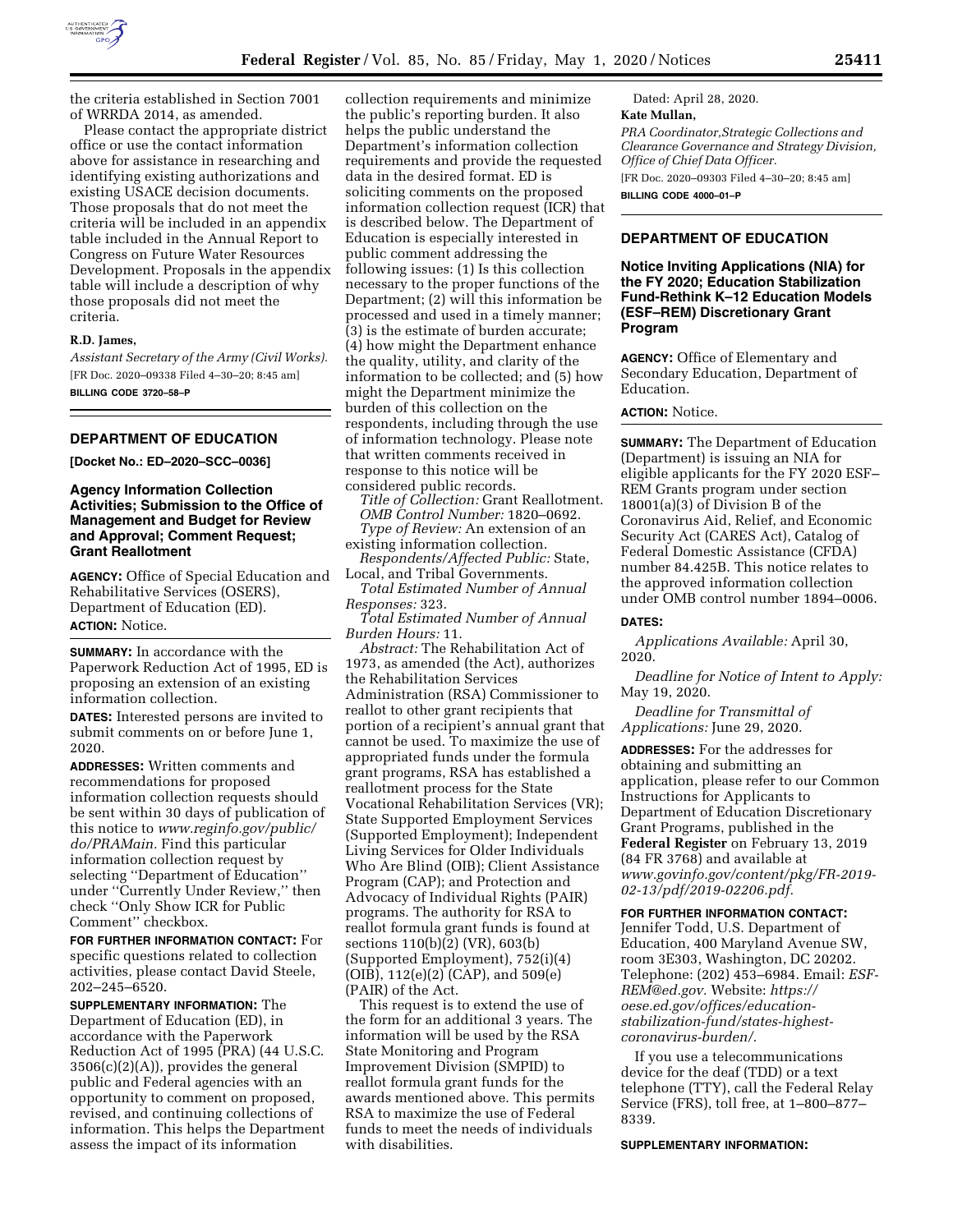# **Full Text of Announcement**

## **I. Funding Opportunity Description**

*Purpose of Program:* The purpose of the ESF–REM Grants program is to provide support through discretionary grants to State educational agencies (SEAs) (as defined in this notice) in States with the highest coronavirus burden (as defined in this notice) to address specific educational needs of students, their parents, and teachers in public and non-public elementary and secondary schools in accordance with section 18001(a)(3) of the CARES Act.

*Background:* The Education Stabilization Fund (ESF) is a new appropriation of approximately \$30.75 billion that creates funding streams for several distinct education programs that address the impact of the Novel Coronavirus Disease 2019 (COVID–19) on educational services across the Nation. Under all of these Department programs including the ESF–REM grants, the Department will make awards to States for a variety of activities to help *prevent, prepare for, and respond to* the devastating effects of COVID–19. The coronavirus pandemic has resulted in not only a public health crisis, but school closures across the country impacting over 40 million students. For that reason, responding effectively to coronavirus must include addressing remote learning (as defined in this notice) needs of students throughout the United States. In addition to this NIA, the Department is also publishing a notice elsewhere in the **Federal Register** for Education Stabilization Fund—Reimagining Workforce Preparation (ESF–RWP) Discretionary Grant program, which will help States and communities respond to coronavirus by creating new opportunities for unemployed individuals to regain their economic security through small business creation and career pathways that lead to a recognized postsecondary credential.

The ESF–REM Grants competition includes three absolute priorities of which the applicant addresses one priority. An SEA may only submit one application to the ESF–REM Grants competition.

Under Absolute Priority 1, applicants must provide funding through microgrants (as defined in this notice) to allow parents (as defined in this notice) to meet the educational needs of their school-age children, through increased access to high-quality remote learning to support their educational needs, as these terms are defined in this notice. This priority is intended to address the individual needs of students and promote continuity of learning. In their

applications, States would identify proposed uses of funds including the types of education and related services, expenses, and providers that would be available through microgrants.

Absolute Priority 2 encourages the development and/or expansion of a high-quality course-access program (as these terms are defined in this notice) or statewide virtual school (as defined in this notice). Course-access programs enable students to select from different courses offered by any public school in the State or by third-party providers, regardless of a student's assigned school. Research has shown that expanding online access to advanced coursework not otherwise available is an effective way to broaden access and may increase the likelihood of these students taking other advanced courses. (Heppen, J.B., Walters, K., Clements, M., Faria, A., Tobey, C., Sorensen, N., & Culp, K. (2012)) Virtual schools can offer flexibility to students who may have difficulty accessing or attending brick-and-mortar schools, especially given school closures. One study of a statewide virtual school in the southern U.S. suggested a virtual school may produce similar outcomes at a lower overall cost than traditional schooling and that students may in fact be more productive in a virtual school environment. (Chingos, M. and Schwert, G. (2014))

Absolute Priority 3 allows applicants to propose their own educational strategies that demonstrate a rationale (as defined in this notice) to address the specific educational needs of their States, as related to remote learning.

*Priorities:* This notice contains three absolute priorities. We are establishing these priorities for the FY 2020 grant competition, and any subsequent year in which we make awards from the list of unfunded applications from this competition, in accordance with section 437(d)(1) of the General Education Provisions Act (GEPA), 20 U.S.C. 1232(d)(1).

*Absolute Priorities:* These priorities are absolute priorities. Under 34 CFR 75.105(c)(3) we consider only applications that meet one of these absolute priorities. The Secretary intends to award grants under each of the absolute priorities for which applications of sufficient quality are submitted. Because applications will be placed in rank order separately by absolute priority, applicants must clearly identify the specific absolute priority that the proposed project addresses. Each State may submit only one application under this competition that addresses one absolute priority. In selecting grantees across Absolute

Priorities 1–3, the Department may fund applications from one absolute priority with a higher or lower score than an application from another absolute priority and may also reallocate among these priorities based on the quality of applications.

These priorities are:

*Absolute Priority 1—Continued Learning Parent Microgrants.* 

Applications that propose microgrants to allow a parent to access high-quality remote learning options from a list of education and related services, expenses, and providers, which may include any needed connectivity and devices, that meets the student's educational needs. A State must—

(a) Provide the parents and students with a list of service providers from which the parents and students may select.

(b) Include more than one education service for remote learning that parents and students may choose, which may include—

(1) Tuition and fees for a public or private course or program, especially online;

(2) Concurrent and dual enrollment at a postsecondary institution particularly for career and technical education experiences;

(3) Special education and related services including therapies;

**Note:** Any services provided do not alter a local educational agency's (LEA's) obligation to provide supports and services to a child with a disability under Part B of the Individuals with Disabilities Act (IDEA) and under Section 504 of the Rehabilitation Act of 1973.

(4) Contracted educational services provided by a public or nonpublic school;

(5) Tutoring;

(6) Summer or afterschool education programs;

(7) Testing preparation and examination fees, including Advanced Placement examinations, industry certification exams, state licensure exams, and any examinations related to college or university admission;

(8) Academic, college, and career counseling services;

(9) Application fees, including for public and non-public school students; (10) Textbooks, curriculum, or other

instructional materials; and (11) Other education-related services and materials that are reasonable and necessary, which may include, but cannot be the only microgrant account use—

(i) Computer hardware, software, or other technological devices including adaptive devices;

(ii) internet access or hotspots;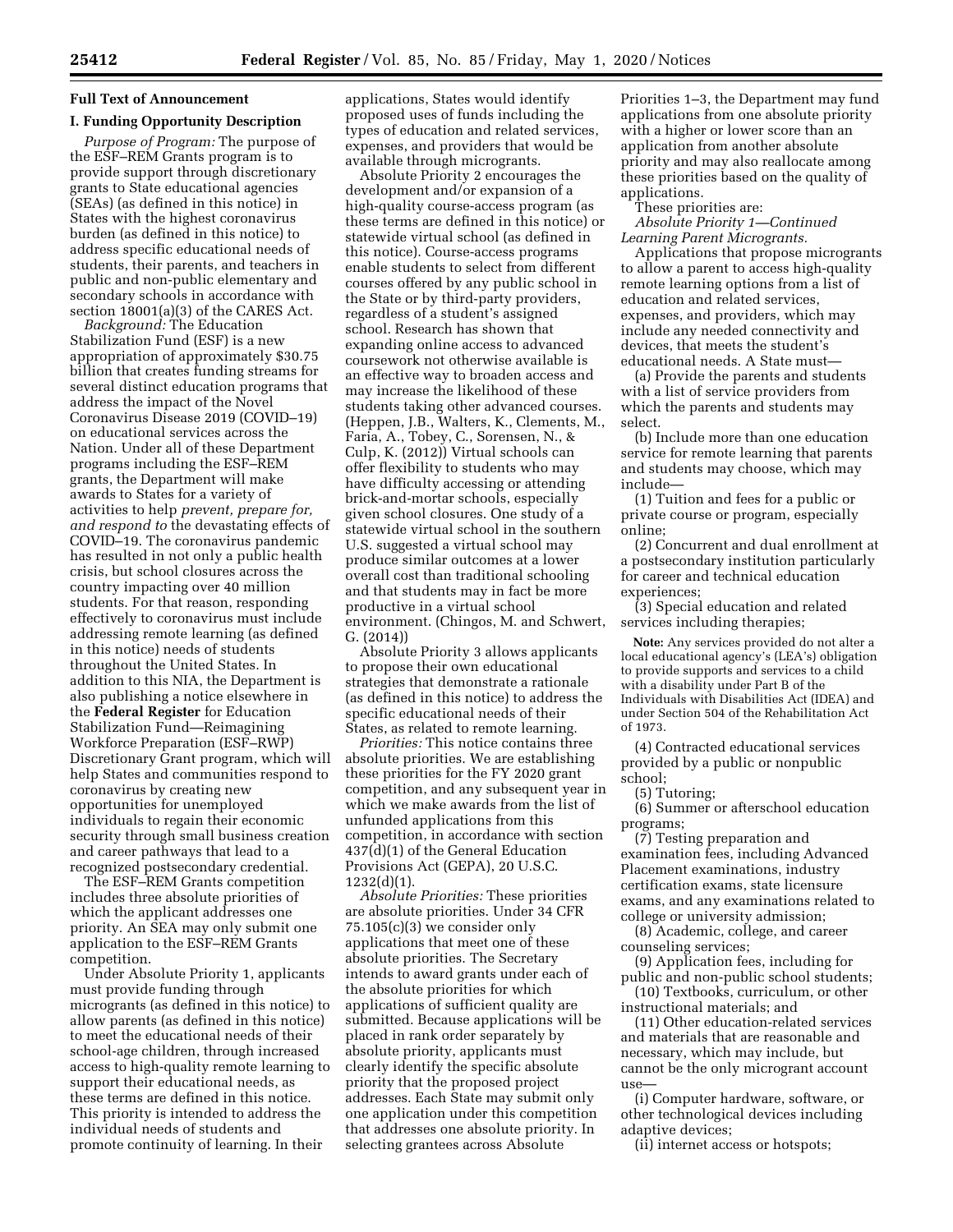(iii) Textbooks, curriculum, or other instructional materials; and

(c) Provide an online and other method to enable parents and students to select services and ensure that the parent's microgrant account is established within the project period of the grant and the parent is aware of how much funds are available. Such a method must—

(1) Reach out to the most

disadvantaged students and parents; (2) Ensure that funds will be

transferred directly from the State to the selected service provider;

(3) Include multiple service providers including non-government service providers; and

(4) Provide tools to help parents choose the most appropriate and effective services for their children.

(d) Include a parent involvement and feedback process that—

(1) Describes a way for parents to request services or providers that are not currently offered and provide input on services provided in the creation of the list and through the project, and describes how the grantee will provide parents with written responses to requests within 30 days; and

(2) Support the grantee in outreach to parents and to assist parents, which may include a parent liaison, and the grantee with the process by which a parent can request services or providers, including services or providers not already specified by the State;

(3) Include a fair and documented process to choose students to be served, such as a lottery or other transparent criteria (*e.g.,* based on particular types of need such as disability status or family income), in the event that the number of requests from parents of public and non-public school students for services under the project exceeds the available capacity, with regard to the number or intensity of services offered; and

(4) Ensure that at least 80 percent of grant funds are used for services directly utilized by public and non-public school students under the microgrants, and no more than five percent of grant funds are used for administrative costs (as defined in this notice).

*Absolute Priority 2—Statewide Virtual Learning and Course Access Programs.*  Applications that propose projects

to— (a) Develop a statewide virtual

learning or course access program, such as by—

(1) Designing and assembling highquality educational content; and

(2) Creating and launching the platform of a statewide virtual learning or course-access program; or

(b) Expand an existing statewide virtual learning or high-quality course access program, such as by—

(1) Serving more students;

(2) Adding new courses based on student and parent interest or alignment with workforce development needs; and

(3) Implementing new instructional strategies (*e.g.* competency-based instruction).

In addition to addressing (a) or (b), an application must propose to—

(c) Implement a statewide courseaccess program or virtual school;

(d) Widely disseminate information on the availability of course-access programs or virtual school programs; and

(e) Include a parent involvement and feedback process that—

(1) Describes a way for parents to request courses or programming that are not currently offered and provide input on services provided through the project, and how the State will carefully consider such comments;

(2) May include a parent liaison to support the grantee in outreach to parents and to assist parents and the grantee with the process by which a parent can request courses and programming; and (3) Include a fair and documented process to choose students to be served, such as a lottery or other transparent criteria (*e.g.,* based on particular types of need such as disability status or family income), in the event that the number of requests from parents of public and non-public school students for services under the project exceeds the available capacity, with regard to the number or intensity of services offered.

To meet this absolute priority, the applicant must describe how its courseaccess program as a whole would make a broad range of courses widely available and free for all students in the State, though a particular course need not be available to every student in the State, or how a statewide virtual school would be established or significantly expanded providing both a full-time education program or supplemental education available to all students in the State. Applicants should describe how they will determine which courses or programming to develop or expand, based on students' needs and how it will ensure the courses it offers are high-quality.

Applicants are encouraged to design programs using common schema and linked data standards compatible with interoperable learning records, as defined in the American Workforce Policy Advisory Board, ''White Paper on Interoperable Learning Records,'' September 2019, available at:

*[www.commerce.gov/sites/default/files/](http://www.commerce.gov/sites/default/files/2019-09/ILR_White_Paper_FINAL_EBOOK.pdf) [2019-09/ILR](http://www.sec.gov/rules/sro.shtml)*\_*White*\_*Paper*\_*FINAL*\_ *[EBOOK.pdf.](http://www.sec.gov/rules/sro.shtml)* 

*Absolute Priority 3—Field-Initiated Projects for Educational Models for Remote Learning to Improve Student Outcomes.* 

Applications that propose projects that demonstrate a rationale and that are designed to create, develop, implement, replicate, or take to scale field-initiated educational models for remote learning. Projects should address specific needs pertaining to accessing high-quality remote learning opportunities.

**Note:** An applicant addressing any one of absolute priorities must ensure equitable access (as defined in this notice) for nonpublic school students.

*Definitions:* The definitions of ''local educational agency,'' ''parent,'' and ''State educational agency'' are from section 8101 of the ESEA (20 U.S.C. 7801). The definitions for ''ambitious,'' ''baseline,'' ''demonstrates a rationale,'' ''logic model,'' ''performance measure,'' ''performance target,'' ''project component,'' and ''relevant outcome'' are from 34 CFR 77.1. We are establishing the definitions for ''administrative costs,'' ''coronavirus burden,'' ''course-access program,'' ''equitable access,'' ''high-quality,'' ''microgrant,'' ''remote learning,'' and ''statewide virtual school'' for the FY 2020 grant competition and any subsequent year in which we make awards from the list of unfunded applications from this competition in accordance with section 437(d)(1) of GEPA, 20 U.S.C. 1232(d)(1).

*Administrative costs* mean expenses that include costs (direct and indirect) involved in the proper and efficient performance and administration of this Federal grant.

*Ambitious* means promoting continued, meaningful improvement for program participants or for other individuals or entities affected by the grant or representing a significant advancement in the field of education research, practices, or methodologies. When used to describe a performance target (as defined in this notice), whether a performance target is ambitious depends upon the context of the relevant performance measure (as defined in this notice) and the baseline (as defined in this notice) for that measure.

*Baseline* means the starting point from which performance is measured and targets are set.

*Coronavirus burden* means burden on a State from coronavirus based on the measures in the application package and any measures identified by the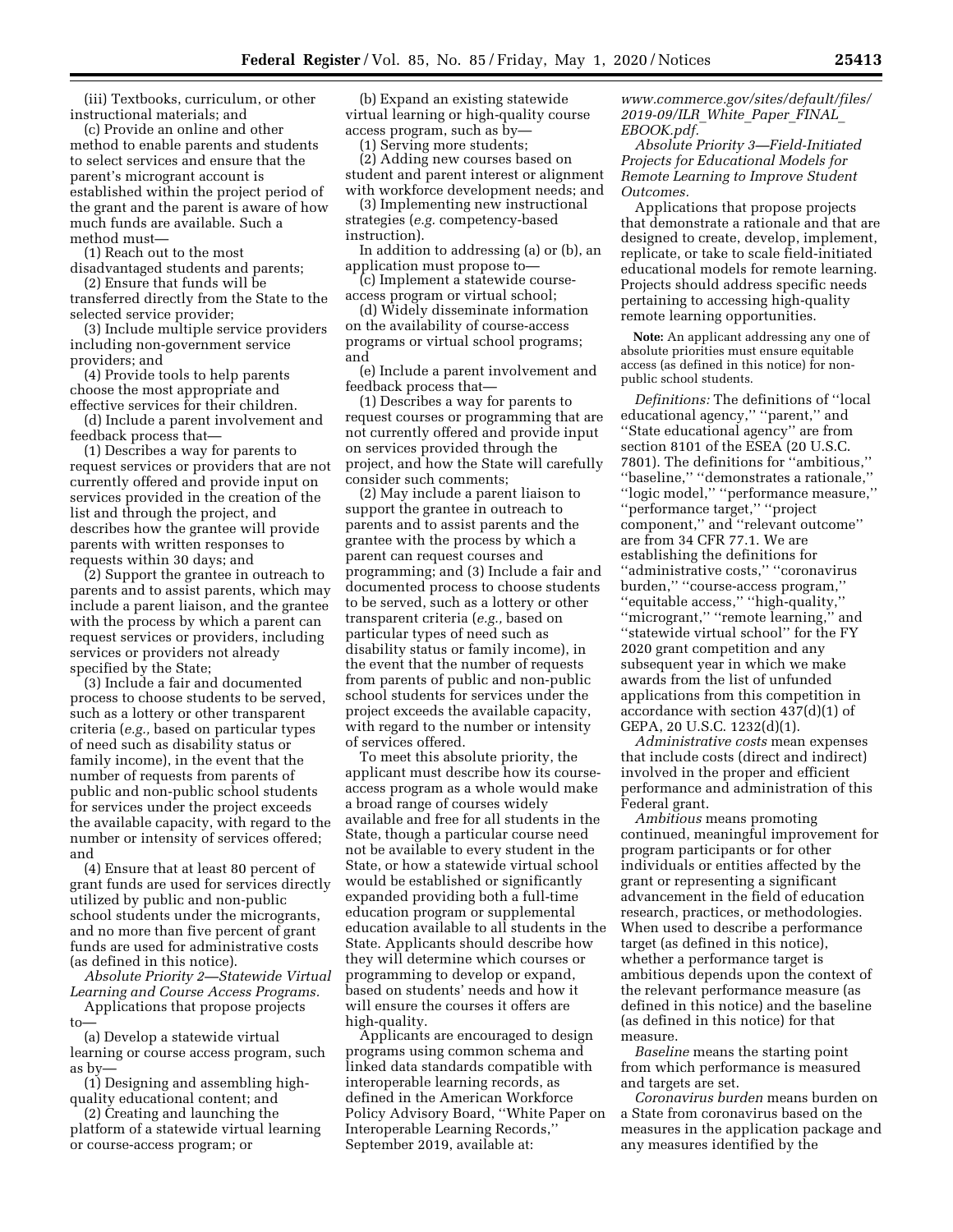applicant in response to Application Requirement 3.

*Course-access program* means a program that—

(1) Provides students the option to enroll in one or more courses that are not currently offered virtually or otherwise available in the student's school;

(2) Includes courses offered by multiple providers, from which students, or parents on behalf of students, may choose;

(3) Makes available courses for remote learning;

(4) Ensures that coursework materials and the formats and technologies by which they are made available are accessible to students with disabilities; and

(5) Is available to all students in the State, including non-public school students on an equitable basis.

*Demonstrates a rationale* means a key project component included in the project's logic model (as defined in this notice) is informed by research or evaluation findings that suggest the project component is likely to improve relevant outcomes.

*Equitable access* means a grantee must provide students enrolled in nonpublic schools with the same opportunity to access program benefits as students attending public schools, which may include proportional provision of services to both public and non-public school students.

*High-quality* means the project described in the grant application should consider available research in the design of the project and collect and disseminate information about the results of the project, such as student outcomes, student participation and parental satisfaction.

*Local educational agency (LEA)*  means—

(a) A public board of education or other public authority legally constituted within a State for either administrative control or direction of, or to perform a service function for, public elementary schools or secondary schools in a city, county, township, school district, or other political subdivision of a State, or of or for a combination of school districts or counties that is recognized in a State as an administrative agency for its public elementary schools or secondary schools.

(b) The term includes any other public institution or agency having administrative control and direction of a public elementary school or secondary school.

(c) The term includes an elementary school or secondary school funded by

the Bureau of Indian Education but only to the extent that including the school makes the school eligible for programs for which specific eligibility is not provided to the school in another provision of law and the school does not have a student population that is smaller than the student population of the LEA (as defined in this notice) receiving assistance under the ESEA with the smallest student population, except that the school shall not be subject to the jurisdiction of any SEA other than the Bureau of Indian Education.

(d) The term includes educational service agencies and consortia of those agencies.

(e) The term includes the SEA in a State in which the SEA is the sole educational agency for all public schools.

*Logic model* (also referred to as a theory of action) means a framework that identifies key project components of the proposed project (*i.e.,* the active ''ingredients'' that are hypothesized to be critical to achieving the relevant outcomes) and describes the theoretical and operational relationships among the key project components and relevant outcomes.

*Microgrant* means an account established for a parent that provides funds directly to service providers to expand educational choice. The parent must have easy access to and visibility into the account and it must allow the parent to select particular education services, expenses, or materials, to expand the ability to choose highquality educational opportunities to meet their needs.

Parent-The term "parent" includes a legal guardian or other person standing in loco parentis (such as a grandparent or stepparent with whom the child lives, or a person who is legally responsible for the child's welfare).

*Performance measure* means any quantitative indicator, statistic, or metric used to gauge program or project performance.

*Performance target* means a level of performance that an applicant would seek to meet during the course of a project or as a result of a project.

*Project component* means an activity, strategy, intervention, process, product, practice, or policy included in a project. Evidence may pertain to an individual project component or to a combination of project components (*e.g.,* training teachers on instructional practices for English learners and follow-on coaching for these teachers).

*Relevant outcome* means the student outcome(s) or other outcome(s) the key project component is designed to

improve, consistent with the specific goals of the program.

*Remote learning* means educational or instructional programming that mostly occurs away from the physical school building and is delivered in a studentfocused manner that addresses a student's educational needs. This includes both non-technology-based learning (*e.g.,* paper packets, in-person tutoring) and ''distance education'' as defined in section 103(7) of the Higher Education Act of 1965, as amended, and ''distance learning'' as defined in ESEA section 8101(14).

*State educational agency (SEA)* means the agency primarily responsible for the State supervision of public elementary or secondary schools.

*Statewide virtual school* means an online education program available to public and non-public school students that provides full-time education and supplemental coursework to students in other full-time education programs.

*Application Requirements:* The following application requirements are established for the FY 2020 ESF–REM Grants competition and any subsequent year in which we make awards from the list of unfunded applications from this competition in accordance with section 437(d)(1) of GEPA, 20 U.S.C. 1232(d)(1). Applicants must address the following application requirements:

(1) Describe the applicant's approach to addressing one of the three absolute priorities contained in this notice. This description should include an implementation plan and timeline for key grant activities and a plan for how the applicant will assess the number of students served, and, if applying for Absolute Priority 1, how the grantee will select parents to receive microgrants; how the applicant will assess parent satisfaction with the State's grant-related remote learning offerings; and the number and different types, as defined by the grantee, of new remote learning options provided in order to address the performance measures for the grant.

(2) Provide an analysis of the immediate needs in the State to support remote learning and describe how the proposed project will address those needs.

(3) Include a description of the State's coronavirus burden based on indicators and information factors other than those provided in the application package that demonstrate the significance of the impact of COVID–19 on students, parents, and schools in the State. This description may include additional data, including other public health measures such as coronavirus-related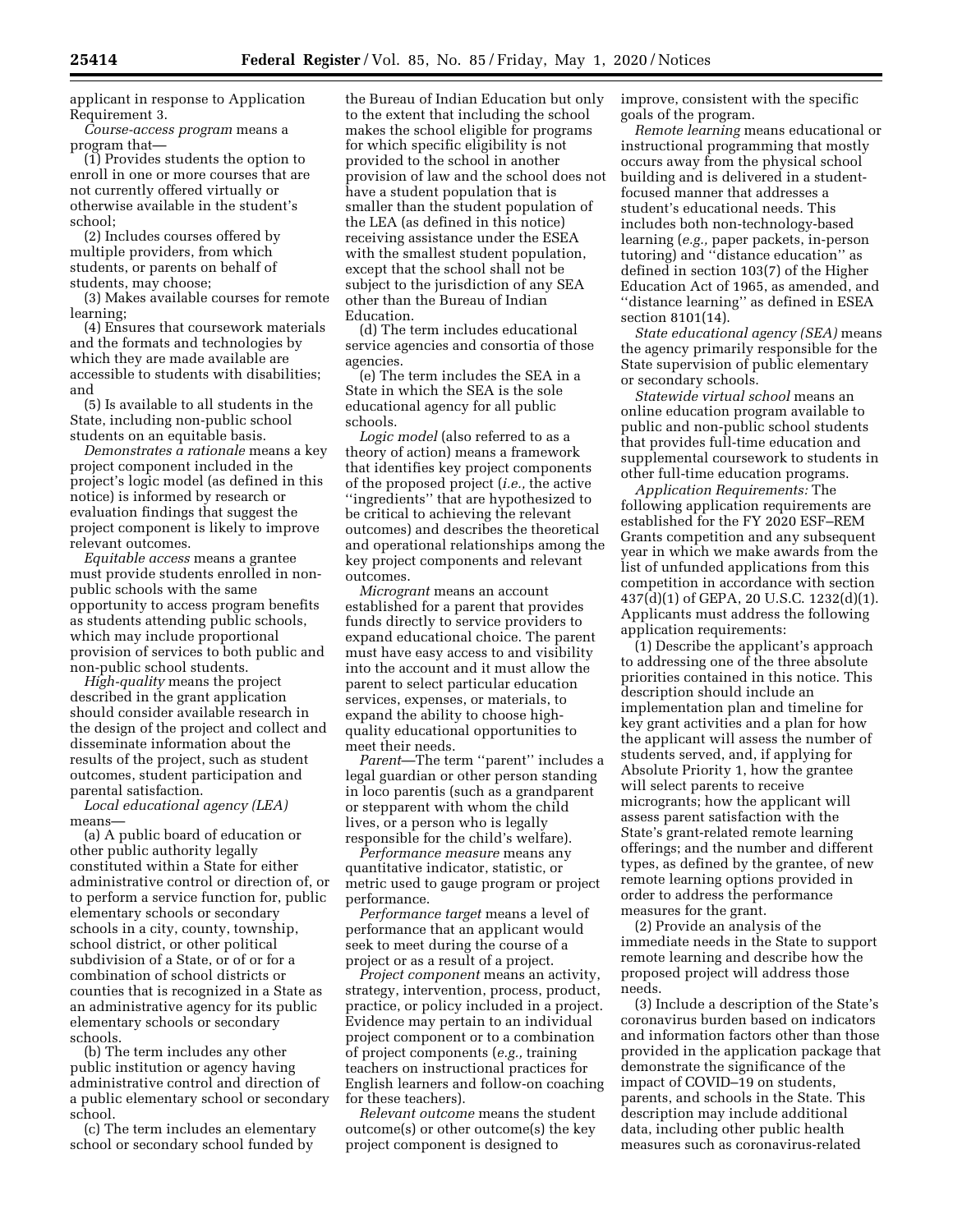deaths per capita, or any other relevant education, labor or demographic data.

(4) Provide an analysis of State assets and collaborative efforts made by the State (including supports already provided from Federal and non-Federal sources) to improve outcomes for students during this national emergency, including, at a minimum, parent and student supports and collaborations with nonprofits, local businesses, LEAs, institutions of higher education, and other relevant stakeholders. At a minimum this analysis should also include the following:

(a) A description of the steps the State is taking at the time of the application to address the State's immediate education needs.

(b) A description of the barriers the State has faced in meeting such needs.

(5) Provide an assurance that the applicant will provide information to the Secretary, as requested, for evaluations that the Secretary may carry out. This may include, but is not limited to, working with grantees at the outset of the grant to establish common performance measures.

This may include, but is not limited to, working with grantees at the outset of the grant to establish common performance measures, data elements, or data definitions.

(6) Demonstrate support for the proposed project by the Governor of the State, such as through a letter signed by the Governor.

*Exemption from Rulemaking:* Under the Administrative Procedure Act (5 U.S.C. 553) the Department generally offers interested parties the opportunity to comment on proposed priorities, selection criteria, definitions, and other requirements. Section 437(d)(1) of GEPA, however, allows the Secretary to exempt from rulemaking requirements regulations governing the first grant competition under a new or substantially revised program authority. This is the first grant competition for this program under section 18001(a)(3) of the CARES Act, and therefore qualifies for this exemption. In order to ensure timely grant awards, the Secretary has decided to forgo public comment on the priorities, requirements, definitions, and selection criteria under section 437(d)(1) of GEPA.

*Program Authority:* Section 18001(a)(3) of Title VIII of Division B of the CARES Act, Public Law 116–36 (enacted March 27, 2020).

*Applicable Regulations:* (a) The Education Department General Administrative Regulations in 34 CFR parts 75, 77, 79, 81, 82, 84, 97, 98, and

99. (b) The Office of Management and Budget Guidelines to Agencies on Governmentwide Debarment and Suspension (Nonprocurement) in 2 CFR part 180, as adopted and amended as regulations of the Department in 2 CFR part 3485. (c) The Uniform Administrative Requirements, Cost Principles, and Audit Requirements for Federal Awards in 2 CFR part 200, as adopted and amended as regulations of the Department in 2 CFR part 3474.

#### **II. Award Information**

*Estimated Available Funds:*  \$180,000,000.

These estimated available funds are the amount available for ESF–REM grants under the FY 2020 CARES Act. The Department will determine the number of awards to be made under each absolute priority based on the quality of applications received consistent with the selection criteria and priorities. It will also determine the size of an award made to an eligible applicant based on a review of the eligible applicant's budget. The Department may use any unused funds designated for this competition to make awards under the ESF–REM program.

*Estimated Range of Awards:*  \$5,000,000–\$20,000,000.

*Estimated Average Size of Awards:*  \$15,000,000.

*Estimated Number of Awards:* 13–14; 4 awards under each absolute priority, dependent on sufficient quality.

*Note:* The Department is not bound by any estimates in this notice.

*Project Period:* Up to 36 months.

### **III. Eligibility Information**

1. *Eligible Applicants:* SEAs. 2. *Cost Sharing or Matching:* This program does not require cost sharing or matching.

3. *Subgrantees:* A grantee under this competition may not award subgrants to entities to directly carry out project activities described in its application.

### **IV. Application and Submission Information**

1. *Application Submission Instructions:* Applicants are required to follow the Common Instructions for Applicants to Department of Education Discretionary Grant Programs, published in the **Federal Register** on February 13, 2019 (84 FR 3768) and available at *[www.govinfo.gov/content/](http://www.govinfo.gov/content/pkg/FR-2019-02-13/pdf/2019-02206.pdf)  [pkg/FR–2019-02-13/pdf/2019-](http://www.govinfo.gov/content/pkg/FR-2019-02-13/pdf/2019-02206.pdf) [02206.pdf,](http://www.govinfo.gov/content/pkg/FR-2019-02-13/pdf/2019-02206.pdf)* which contain requirements and information on how to submit an application. *Grants.gov* has relaxed the requirement for applicants to have an active registration in the System for Award Management (SAM) in order to

apply for funding. In the event a registration expires before an award is issued, the Department will relax the active registration requirement and not delay funds due to the COVID–19 crisis.

2. *Intergovernmental Review:* This program is subject to Executive Order 12372 and the regulations in 34 CFR part 79. However, under 34 CFR 79.8(a), we waive intergovernmental review in order to make timely awards.

3. *Funding Restrictions:* We reference regulations outlining funding restrictions in the *Applicable Regulations* section of this notice. Each eligible entity may charge an amount of administrative costs that is reasonable and necessary to effectively administer the program consistent with cost principles in 2 CFR part 200, subpart E of the Uniform Administrative Requirements, Cost Principles, and Audit Requirements for Federal Awards (Uniform Guidance). Administrative costs include costs (direct and indirect) involved in the proper and efficient performance and administration of this Federal grant. However, to maximize the funds available for services to students and the public, the Department encourages each eligible entity to minimize the amount of administrative costs charged to the program.

4. *Recommended Page Limit:* The application narrative (Part III of the application) is where you, the applicant, address the selection criteria and priority that reviewers use to evaluate your application. We recommend that you (1) limit the application narrative to no more than 25 pages and (2) use the following standards:

• A ''page'' is 8.5'' x 11'', on one side only, with 1'' margins at the top, bottom, and both sides.

• Double space (no more than three lines per vertical inch) all text in the application narrative, including titles, headings, footnotes, quotations, references, and captions.

• Use a font that is either 12 point or larger or no smaller than 10 pitch (characters per inch).

• Use one of the following fonts: Times New Roman, Courier, Courier New, or Arial.

The recommended page limit does not apply to Part I, the cover sheet; Part II, the budget section, including the narrative budget justification; Part IV, the assurances and certifications; or the one-page abstract, the resumes, the letters of support, or the appendices. However, the recommended page limit does apply to all of the application narrative.

5. *Notice of Intent to Apply:* We will be able to develop a more efficient process for reviewing grant applications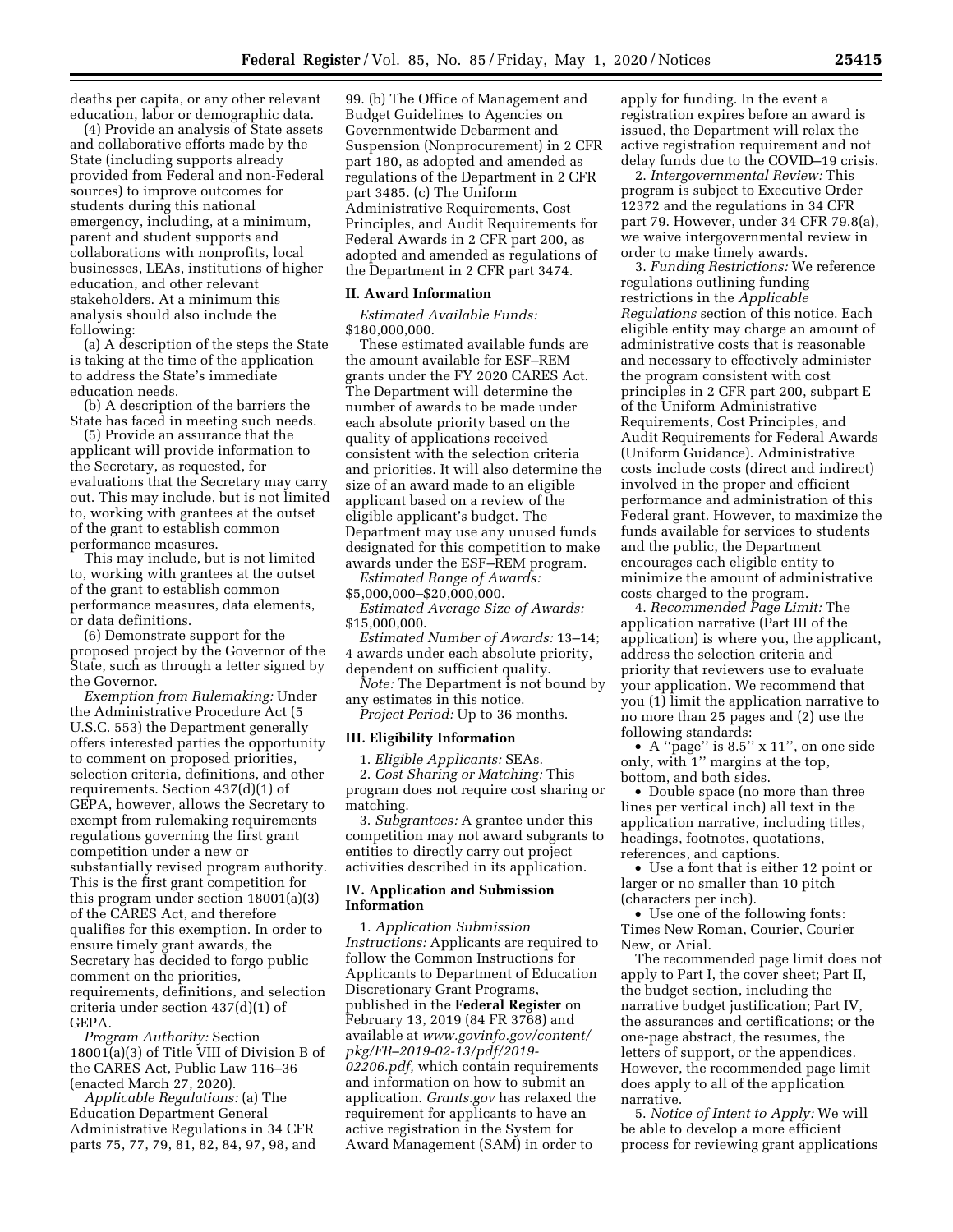if we know the approximate number of applicants that intend to apply for funding under this competition. Therefore, the Secretary strongly encourages each potential applicant to notify us of the applicant's intent to submit an application by sending an email to *[ESF-REM@ed.gov](mailto:ESF-REM@ed.gov)* with *ESF– REM Intent to Apply* in the subject line. Applicants that do not send a notice of intent to apply may still apply for funding.

### **V. Application Review Information**

1. *Selection Criteria:* The selection criteria for this competition are either from 34 CFR 75.210, or are being established for the FY 2020 grant competition and any subsequent year in which we make awards from the list of unfunded applications from this competition in accordance with section 437(d)(1) of GEPA, 20 U.S.C. 1232(d)(1). The points assigned to each criterion are indicated in the parentheses next to the criterion. An applicant may earn up to a total of 100 points based on the selection criteria for the application.

A. *Highest Coronavirus Burden (up to 40 points).* 

In determining the States with the highest coronavirus burden, the Secretary considers the extent to which the State has a high coronavirus burden as follows:

(1) The extent to which the applicant, based on the factors listed in the application package, when weighted equally, is in the—

(i) Up to 20th percentile of coronavirus burden (4 points);

(ii) 21st to 40th percentile of coronavirus burden (8 points);

(iii) 41st to 60th percentile of coronavirus burden (12 points);

(iv) 61st to 80th percentile of

coronavirus burden (16 points); or (v) 81st to 100th percentile of

coronavirus burden. (20 points) (GEPA Waiver)

(2) The extent to which the applicant has a high coronavirus burden based on indicators and information factors identified by the applicant in response to Application Requirement 3. (20 points) (GEPA Waiver)

B. *Quality of Project Services and Project Plan (up to 35 points).* 

The Secretary considers the quality of project services and project plan.

In determining the quality of the project services and project plan, the Secretary considers the quality and sufficiency of strategies for ensuring equal access and treatment for eligible project participants who are members of groups that have traditionally been underrepresented based on race, color,

national origin, gender, age, or disability. (up to 5 points)

In addition, the Secretary considers—

(1) The extent to which the proposed project is an exceptional approach to absolute priority being addressed and includes a detailed project plan for addressing the absolute priority. (up to 10 points) (GEPA waiver)

(2) The extent to which specific gaps or weaknesses in services, infrastructure, or opportunities have been identified and will be addressed by the proposed project to respond to the needs of students. (up to 10 points) (GEPA waiver)

(3) The likelihood that the services to be provided by the proposed project will expand access to remote learning options and lead to improvements in student outcomes. (up to 5 points) (GEPA waiver)

(4) The extent to which the services to be provided by the proposed project reflect up-to-date knowledge from research and effective practice. (up to 5 points) (GEPA waiver)

C. *Quality of the Management Plan and Adequacy of Resources (up to 25 points).* 

The Secretary considers the quality of the management plan and adequacy of resources. In determining the quality of the management plan and adequacy of resources, the Secretary considers—

(1) The adequacy of the management plan to achieve the objectives of the proposed project on time and within budget, including clearly defined responsibilities, timelines, and milestones for accomplishing project tasks. (up to 5 points) (34 CFR 75.210)

(2) The extent to which the proposed use of funds will adequately support the proposed project. (up to 5 points) (GEPA waiver)

(3) The extent to which the costs are reasonable in relation to the objectives, design, and potential significance of the proposed project. (up to 5 points) (34 CFR 75.210)

(4) The extent to which the costs are reasonable in relation to the number of persons to be served and to the anticipated results and benefits. (up to 10 points) (34 CFR 75.210)

2. *Review and Selection Process:* The Department will announce awards within 30 days of the deadline for transmittal of applications of this competition. We remind potential applicants that in reviewing applications in any discretionary grant competition, the Secretary may consider, under 34 CFR 75.217(d)(3), the past performance of the applicant in carrying out a previous award, such as the applicant's use of funds, achievement of project objectives, and

compliance with grant conditions. The Secretary may also consider whether the applicant failed to submit a timely performance report or submitted a report of unacceptable quality.

In addition, in making a competitive grant award, the Secretary requires various assurances, including those applicable to Federal civil rights laws that prohibit discrimination in programs or activities receiving Federal financial assistance from the Department (34 CFR 100.4, 104.5, 106.4, 108.8, and 110.23).

Before making awards, we will screen applications submitted in accordance with the requirements in this notice to determine whether applications have met eligibility and other requirements. This screening process may occur at various stages of the process; applicants that are determined to be ineligible will not receive a grant, regardless of peer reviewer scores or comments.

Peer reviewers will read, prepare a written evaluation of, and score the assigned applications, using the selection criteria provided in this notice.

3. *Risk Assessment and Specific Conditions:* Consistent with 2 CFR 200.205, before awarding grants under this competition the Department conducts a review of the risks posed by applicants. Under 2 CFR 3474.10, the Secretary may impose specific conditions and, in appropriate circumstances, high-risk conditions on a grant if the applicant or grantee is not financially stable; has a history of unsatisfactory performance; has a financial or other management system that does not meet the standards in 2 CFR part 200, subpart D; has not fulfilled the conditions of a prior grant; or is otherwise not responsible.

4. *Integrity and Performance System:*  If you are selected under this competition to receive an award that over the course of the project period may exceed the simplified acquisition threshold (currently \$250,000), under 2 CFR 200.205(a)(2), we must make a judgment about your integrity, business ethics, and record of performance under Federal awards—that is, the risk posed by you as an applicant—before we make an award. In doing so, we must consider any information about you that is in the integrity and performance system (currently referred to as the Federal Awardee Performance and Integrity Information System (FAPIIS)), accessible through the System for Award Management. You may review and comment on any information about yourself that a Federal agency previously entered and that is currently in FAPIIS.